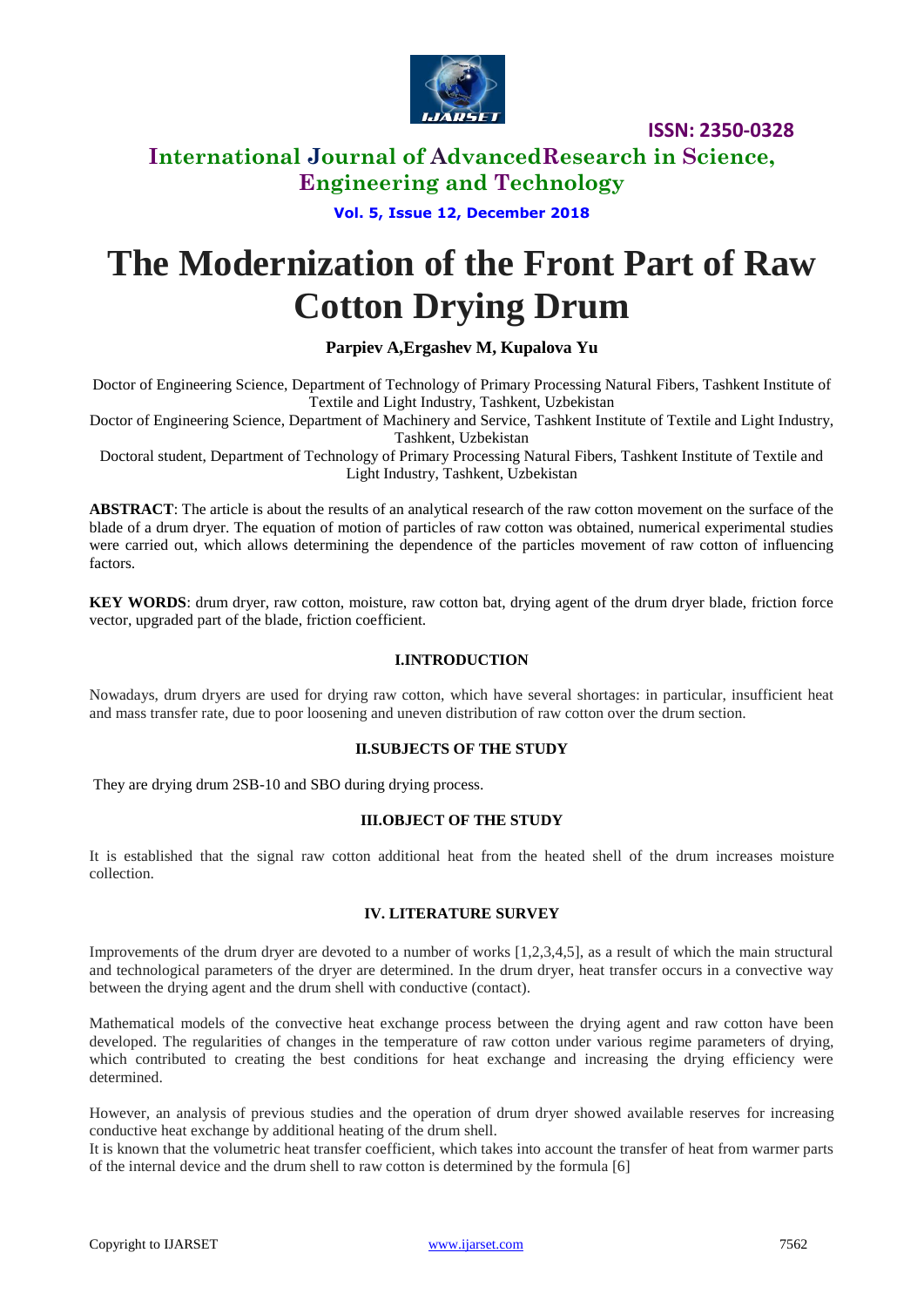

# **ISSN: 2350-0328 International Journal of AdvancedResearch in Science, Engineering and Technology**

### **Vol. 5, Issue 12, December 2018**

 $\alpha_{v}^{'''} = \frac{\alpha_{\kappa}^{'''} * F_{r/c}(\mathrm{T}_{aver\_drum} - \mathrm{T}_{aver\_r/c})}{\Delta \mathrm{T}}$  $\Delta T_{aver}$ . kJ  $\sqrt{(m^3 * h * grad)}$ 

where  $\alpha_{\kappa}^{'''}$  - is the heat transfer coefficient from the drum shell to the raw cotton located in the damarea and on the drum blades, $^{kJ}$  $\sqrt{(m^3 * h * grad)}$ ;  $F_{r/c}$ -,the surface of raw cotton referred to the unit o f drum volume in contact with

the drum sidewall,  $m^2/m^3$ ;  $T_{aver. drum}$ ,  $T_{aver. r/c}$  respectively, the average temperature of the drum and raw cotton shell ,<sup>0</sup>C;  $\Delta T_{aver.}$  – the average temperature difference between the coolant and raw cotton,<sup>0</sup>C.

As can be seen from the formula (1), the value of the coefficient  $\alpha_{\nu}^{'''}$  depends on the temperature difference  $\Delta T'$  $T_{aver. drum} - T_{aver. r/c}$  and the surface of raw cotton  $F_{r/c}$ .

According to this, we [7] proposed a modernized dryer, where an increase in moisture removal is achieved by maintaining a high drying potential along the length of the drying drum, by sending additional heat to the raw cotton from the heated drum shell. To operate heating of the shell, the drum is wrapped around the insulating chamber which a drying agent is supplied from the heat generator.

### **V. THEORICAL RESEARCH**

In the drum dryer, raw cotton is activated along the length of the drum due to the impact of the drying agent. Stable operation of the drying drum is ensured by supplying the drying agent in the volume from 15000 to 24000  $\text{m}^3/\text{h}$ , depending on the performance of raw cotton. The supply of hot air in a volume below 15000  $\text{m}^3/\text{h}$  leads to the accumulation of raw cotton at the beginning of the drum and the bottom, as well as the departure of the raw cotton through the gaps between the drum trunnion and the cone inlet of the drying agent (Fig. 1) above 24000  $\text{m}^3\text{/h}$  to the ash particles of raw cotton through the exhaust pipes of exhaust air.



1 - hot air pipe; 2 - cone pipe input of the drying agent; 3 - drum trunnion; 4 - feeder; 5 - dryer; 6 - drum blades; 7 - air chamber; 8 - hot air transfer pipe

Fig 1: Diagram of the front of the dryer drum.

In the modernized dryer, hot air for heating the drum shell is supplied from the hot air pipe 1, as a result of which the drying agent of coming in front part of the drum decreases and there is an accumulation of raw cotton in the drum. The accumulation at the end of the drum prevents blowing hot air and the promotion of raw cotton along the drum, and this, in turn, significantly affects the quality of drying and stable operation of the drum. One of the most rational ways to solve this problem is to upgrade the location of the blade in the drum section.

We made bench top experimental studies to change the coordinates of the part of the blade. Tests have shown that if a part of the blade with a length of 1 m is located at a certain angle α, then the accumulation in the end part and the amount of mass output from the drum ceases.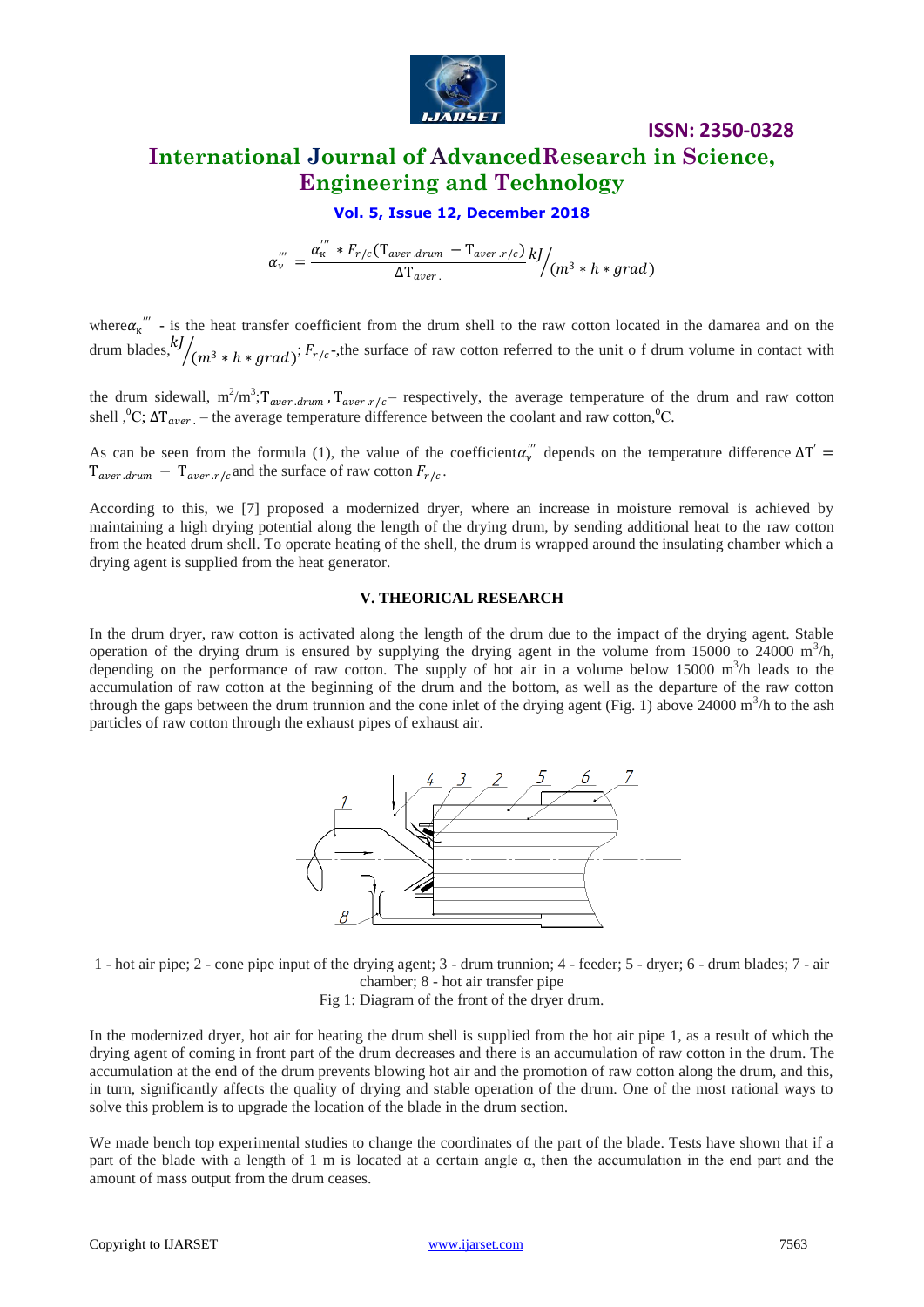

## **International Journal of AdvancedResearch in Science, Engineering and Technology**

### **Vol. 5, Issue 12, December 2018**

In the research [7], a technique was developed for determining the time and coordinates of the location of the drum at which the mass of raw cotton begins movements on the surface of the blade. The formulas are given that make it possible to establish the dependences of time and coordinates at which the masses begin and complete relative movements on the surface of the blade on the speed of rotation and the radius of the drum, as well as its own mass of raw cotton stones.

In this process, the masses of raw cotton should make relative movements along the length of the inclined part of the blade, and, reaching the horizontal part, along the width of the blade. We consider the task of setting the parameters of the rectilinear motion of the masses along the length of the modernized part of the blade.

Up to a certain point in time — until the moment of rotation of the considered section of the drum through the angle  $\varphi$ , the mass remains stationary relative to the surface of the blade — it performs only a rotational movement together with the drum. When the critical value of the angle  $\gamma$  is reached, the mass of raw cotton on the surface of the modernized part of the blade makes a complex movement - rotational with the drum and relative on the surface of the blade.

If the masses of raw cotton move only in the longitudinal direction - along the length  $L<sub>b</sub>$  of the blade, then a part of the drum with a length  $L_b \cdot cos\varphi$  will be less loaded - not very effective in terms of profitability and quality of drying. To prevent this, it is necessary that a portion of the raw cotton should move along and a portion across the length of the blade. In this case, the front part of the drum will be relatively less littered compared to the existing drum. Therefore, in theoretical models, it is necessary to take into account three possible movements — along or across the length of the blade, as well as curvilinear movements. Below we consider the parameters of the motion of those masses that perform rotational-transverse motion on the surface of the modernized part of the blade.

In this case, the mass of raw cotton will move along the circumference of the drum with the speed

$$
v_{enc} = \omega_{drum} \cdot R_{drum} \tag{1}
$$

where  $\omega_{drum}$  are the coal rotation speed and the radius of the drum cross-section (Fig 2).

When the drum rotates at a constant speed, the angle value  $\varphi$  increases according to a linear law.

$$
\omega = \varphi \cdot t \tag{2}
$$



Fig 2. Action forces

The movement of mass on the vertical axis is variable - until the beginning of the slide will only move upward with speed

$$
y_t = v_{enc} \sin \varphi \tag{3}
$$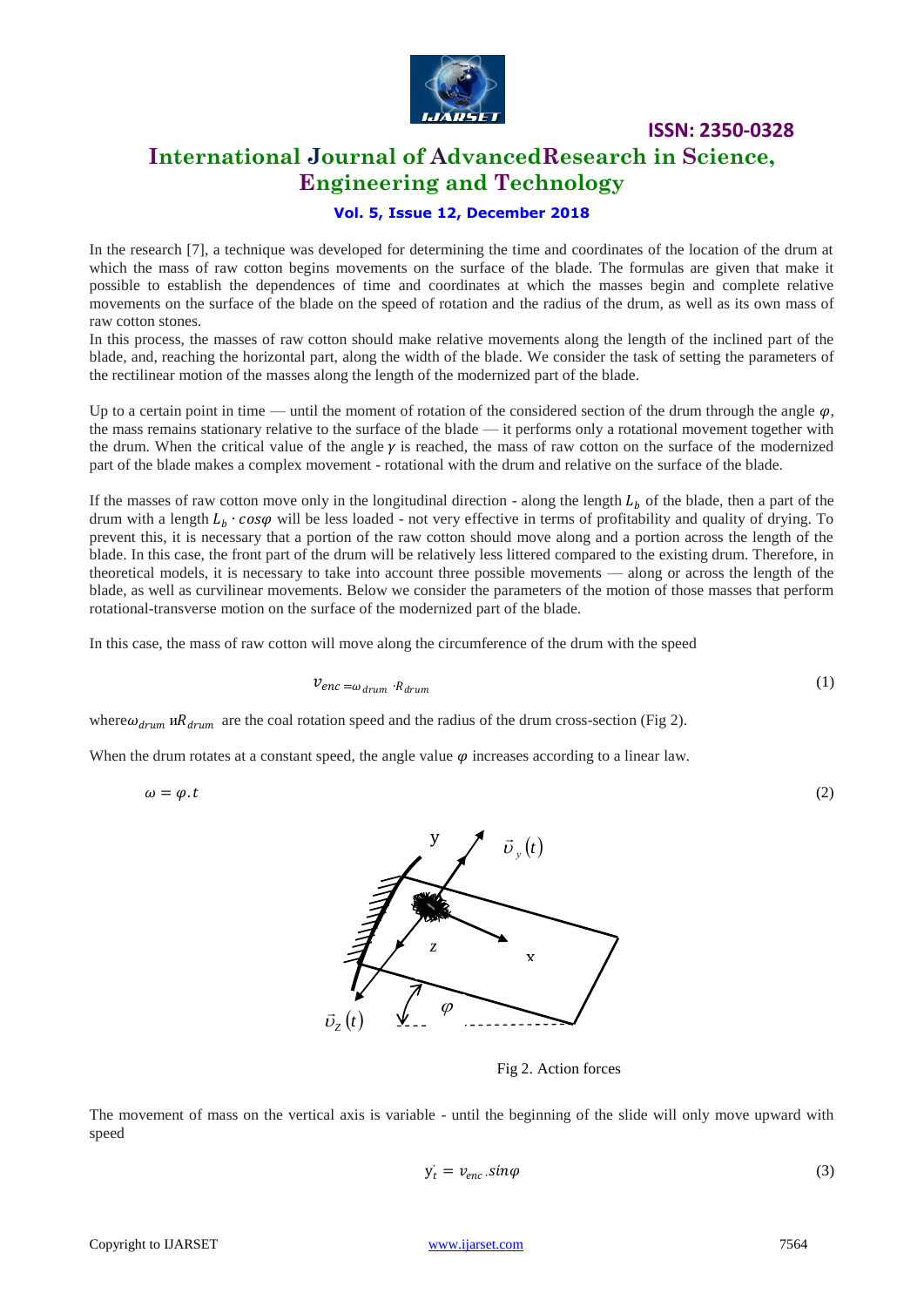

# **International Journal of AdvancedResearch in Science, Engineering and Technology**

### **Vol. 5, Issue 12, December 2018**

At the moment when the mass begins to slide at a speed  $\vec{z}_{\text{slide}}$  over the surface of the upgraded part of the blade, the speed of mass lifting up along the y axis takes the following value

$$
y_t = v_{enc}.sin\varphi - z_{slide} \cos\theta
$$

where  $\theta$  is the angle formed between the vertical axis and the direction of the blade position at a given point in time (Fig. 1).

The differential equation of mass slip along the z axis takes the following form (Fig 3)

$$
mz^{\prime\prime} = mg\sin\theta - F_z^{TP}.\tag{4}
$$

The magnitude of the friction force is determined from the Culon's law

$$
F_z^{Tp} = fN = fmg\cos\theta. \tag{5}
$$

The line action of the friction force vector is located on the surface of the blade and the friction force vector is directed perpendicular to the direction of the friction force vector.



Fig 3. Direction of action forces

Substituting expression (5) into the differential equation (4), we obtain

$$
z^{\cdot\cdot} = g(\sin\theta - f\cos\theta). \tag{6}
$$

Integrating by  $t$ , we find

$$
z = g(\sin\theta - f\cos\theta)t + c.
$$
 (7)

Suppose that at the moment  $(t < 0)$  of touching the surface of the upgraded part of the blade, the mass of raw cotton has a speed  $v_0$ . Therefore, the initial sliding velocity at  $t = 0$  is

$$
c=z'(0)=v_0\,sin\varphi.
$$

Given the initial condition, the solution (8) is reduced to the form

$$
z(t) = g(\sin\theta - f\cos\theta)t + v_0\sin\varphi.
$$
 (8)

We find the law of motion of mass. Integrating the differential equation  $(8)$  with respect tot, we get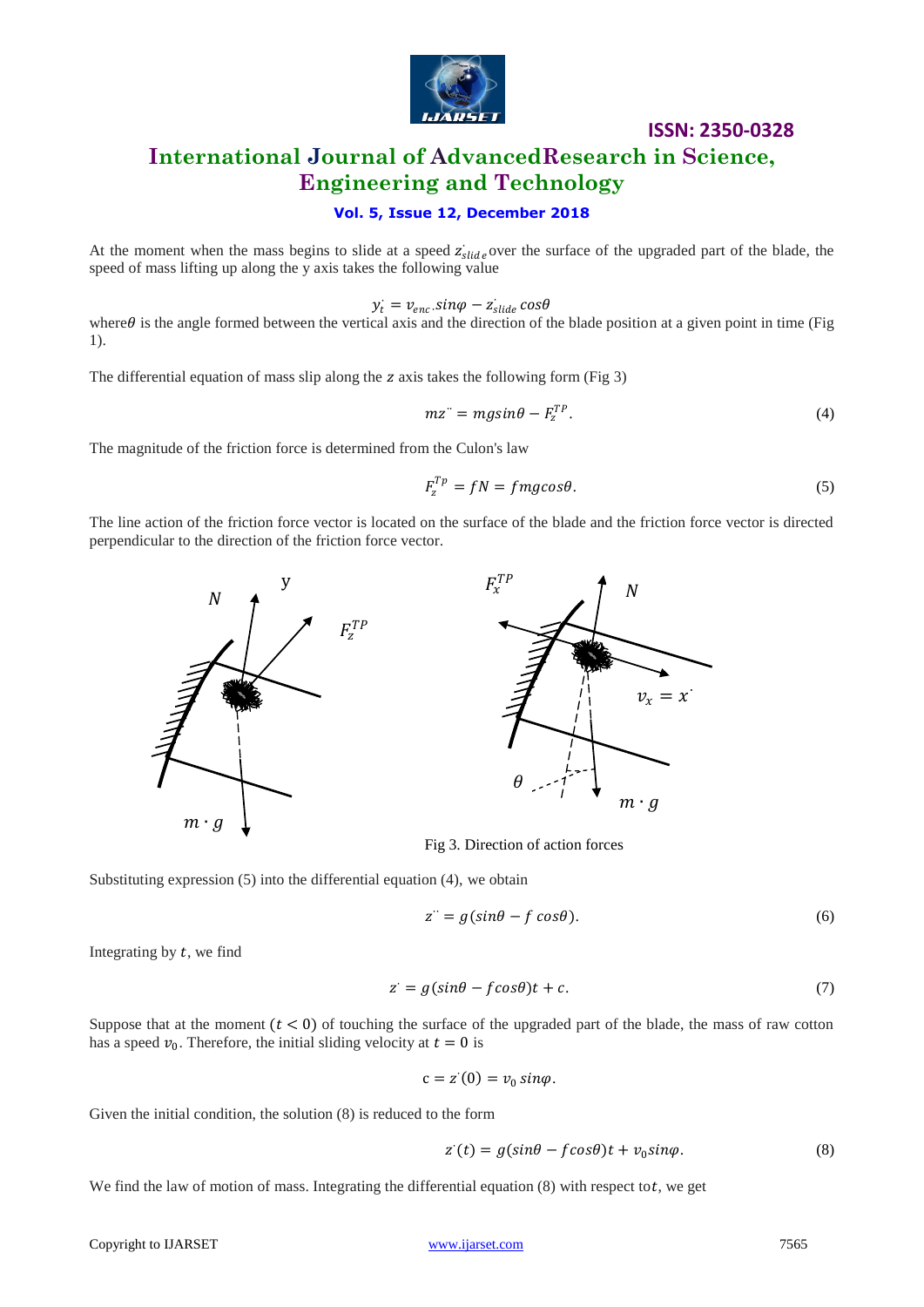

# **ISSN: 2350-0328 International Journal of AdvancedResearch in Science, Engineering and Technology**

### **Vol. 5, Issue 12, December 2018**

$$
z(t) = g(\sin\theta - f\cos\theta) \cdot \frac{t^2}{2} + v_0 \sin\varphi \cdot t + c_2.
$$
 (9)

At the initial moment of time, we have  $z = 0$ . Substituting this condition in (9), we get  $C_2 = 0$ . Substituting the last condition, the solution (10) is reduced to the final form

$$
z(t) = g(\sin\theta - f\cos\theta) \cdot \frac{t^2}{2} + v_0 \sin\varphi \cdot t \tag{10}
$$

Solutions (8) and (10) make it possible to establish the dependences of the speed of movement and the movement of mass on the given values of the friction coefficient f, the angles  $\theta$  and  $\varphi$ , the initial velocity  $v_0$  and the time t.

The considered case of mass movement on the surface of the blade along the z axis may occur in cases where the mass is on the surface when the blade deviates at relatively large angles  $\varphi$  or the path to movement along the x axis turns out to be cluttered.

### **VI. NUMERICALRESULTS**

Tables 1 and 2 show the dependences of the displacement  $z(t)$  on time t and the friction coefficient f.

|      | Z(t)                                                         |         |         |         |  |
|------|--------------------------------------------------------------|---------|---------|---------|--|
| t    | $Vo = 0.05, \theta = 30^{\circ}, \varphi = 30^{\circ}$       |         |         |         |  |
|      | $= 0.1$                                                      | $= 0.2$ | $= 0.3$ | $= 0.4$ |  |
| 0.10 | 0.0227                                                       | 0.0185  | 0.0142  | 0.0100  |  |
| 0.20 | 0.0 860                                                      | 0.0690  | 0.0520  | 0.0350  |  |
| 0.30 | 0.1898                                                       | 0.1516  | 0.1134  | 0.0751  |  |
| 0.40 | 0.3342                                                       | 0.2662  | 0.1982  | 0.1303  |  |
| 0.50 | 0.5191                                                       | 0.4129  | 0.3066  | 0.2004  |  |
|      | Z(t)                                                         |         |         |         |  |
| t    | $V_0 = 0.1, \ \theta = 30^{\degree}, \varphi = 30^{\degree}$ |         |         |         |  |
|      | $= 0.1$                                                      | $= 0.2$ | $= 0.3$ | $= 0.4$ |  |
| 0.10 | 0.0252                                                       | 0.0210  | 0.0167  | 0.0125  |  |
| 0.20 | 0.9105                                                       | 0.0740  | 0.0570  | 0.0400  |  |
| 0.30 | 0.1973                                                       | 0.1591  | 0.1209  | 0.8267  |  |
| 0.40 | 0.3442                                                       | 0.2762  | 0.2082  | 0.1403  |  |
| 0.50 | 0.5316                                                       | 0.4254  | 0.3191  | 0.2129  |  |

Table 1. Dependence of the displacement  $z(t)$  on time t and friction coefficient f

Table 2. Dependence of the displacement  $z(t)$  on time t and friction coefficient f

|      | Z(t)                                                             |         |         |         |  |  |  |  |
|------|------------------------------------------------------------------|---------|---------|---------|--|--|--|--|
| t    | $V_0 = 0.1, \ \theta = 50^{\circ}, \varphi = 30^{\circ}$         |         |         |         |  |  |  |  |
|      | $= 0.1$                                                          | $= 0.2$ | $= 0.3$ | $= 0.4$ |  |  |  |  |
| 0.10 | 0.0394                                                           | 0.0362  | 0.0330  | 0.0299  |  |  |  |  |
| 0.20 | 0.1476                                                           | 0.1350  | 0.1223  | 0.1097  |  |  |  |  |
| 0.30 | 0.3246                                                           | 0.2962  | 0.2678  | 0.2394  |  |  |  |  |
| 0.40 | 0.5704                                                           | 0.5200  | 0.4695  | 0.4190  |  |  |  |  |
| 0.50 | 0.8851                                                           | 0.8062  | 0.7274  | 0.6485  |  |  |  |  |
|      | Z(t)<br>$V_0 = 0.1, \ \theta = 50^{\circ}, \varphi = 40^{\circ}$ |         |         |         |  |  |  |  |
| t    |                                                                  |         |         |         |  |  |  |  |
|      | $= 0.1$                                                          | $= 0.2$ | $= 0.3$ | $= 0.4$ |  |  |  |  |
| 0.10 | 0.0408                                                           | 0.0376  | 0.0345  | 0.0313  |  |  |  |  |